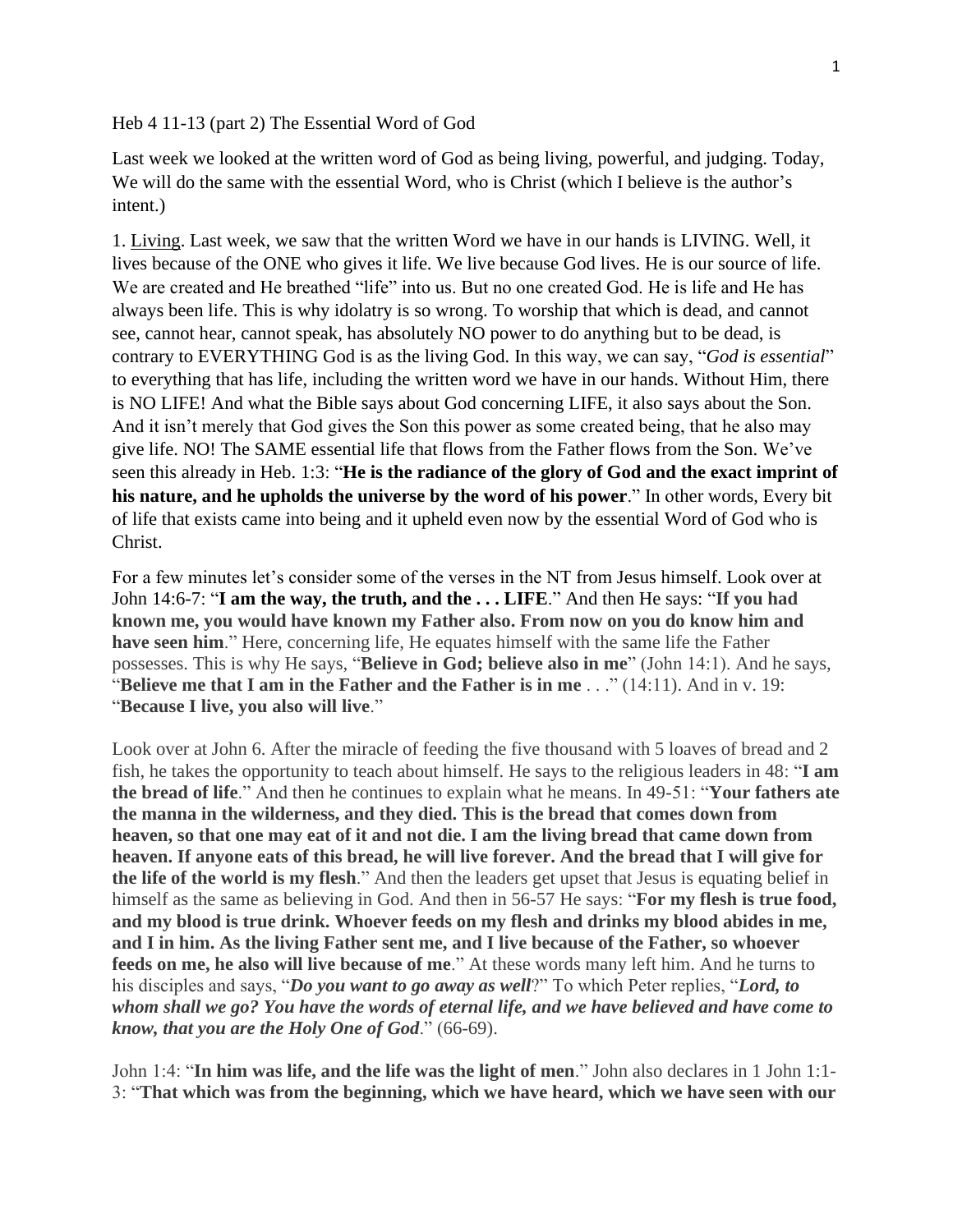**eyes, which we looked upon and have touched with our hands, concerning the word of life— the life was made manifest, and we have seen it, and testify to it and proclaim to you the eternal life, which was with the Father and was made manifest to us— that which we have seen and heard we proclaim also to you, so that you too may have fellowship with us; and indeed our fellowship is with the Father and with his Son Jesus Christ**."

Application: Eternal life comes from the Son. It is clear that Jesus gives life to all that is living in this world since, in his divinity, the same life the Father has, so has the Son (and also the Holy Spirit). But the verses, I just read, speak of eternal life. Do you remember the Samaritan woman at the well? Jesus said to her, "*If you drink this water, you will thirst again, but the water I will give will be eternal life*," or "*water that will do away with your thirst forever*." Let me ask, "*Why did she need eternal life*?" This is a good question from the world, who says, "*All roads lead to heaven*." "*All of us are God's children*." We need eternal life because "*the wages of sin is death*" (Rom. 6:23). When our physical father Adam disobeyed the command of God to eat of the tree of the knowledge of good and evil, He was cut off from his source of life. As God said, "**The day you eat of it, you will die**" (Gen. 2:17). He did not die physically at that time, but immediately he was cut off from his source of life. And if God does not do something to make that right, Adam and ALL OF US will also be separated from him forever. This is why God sent his Son . . . to give us LIFE. John 3:16: "**For God so loved the world that he gave his only begotten Son, that whoever believes in him will not perish but have everlasting LIFE**." And if you think back to what we just read in John 6:51 Jesus says, "**I am the living bread that came down from heaven. If anyone eats of this bread, he will live forever. And the bread that I will give for the life of the world is MY FLESH**." Here, he speaks of the cross. As those lambs of the OT were physically laid on the altar and sacrificed, so the Jesus laid down his life on the cross. And God was satisfied with his sacrifice.

And this is a deep and beautiful truth! But, the union of deity and humanity in the person of Christ makes all the difference in the world between the effect of the blood of bulls and goats compared to the blood of the Son. Those sacrifices had no power to give life. Only the sacrifice of the Son is truly life giving. So today, consider these words from John 3:36: "**Whoever believes in the Son has eternal life, but whoever rejects the Son will not see life, for God's wrath remains on them**."

2. Powerful. Our text says the word of God is "living" and "POWERFUL." It should be easy for us to get this truth without any explanation. For, if the essential WORD, who is Christ is "living" in the same way God the Father is described as "living," then it simply follows that He is powerful. The word here is where we get our word "energy." And the emphasis here is on "effective" energy. As we saw last week from Is. 55:11, the Word of God always accomplishes its purpose. We often lose power when there is a big storm that comes through. And there are no lights, eventually no hot water, etc. But it is never the case with the Son, who is the essential WORD. He is always powerful. Even when we consider the written word we have in our hands, it certainly is the WORD of God. But it's power comes from its source, which is Christ. When you think of Jesus, EVERY word He ever spoke or ever will speak IS the Word of God. And the same power that God commands and gives, so does the Son.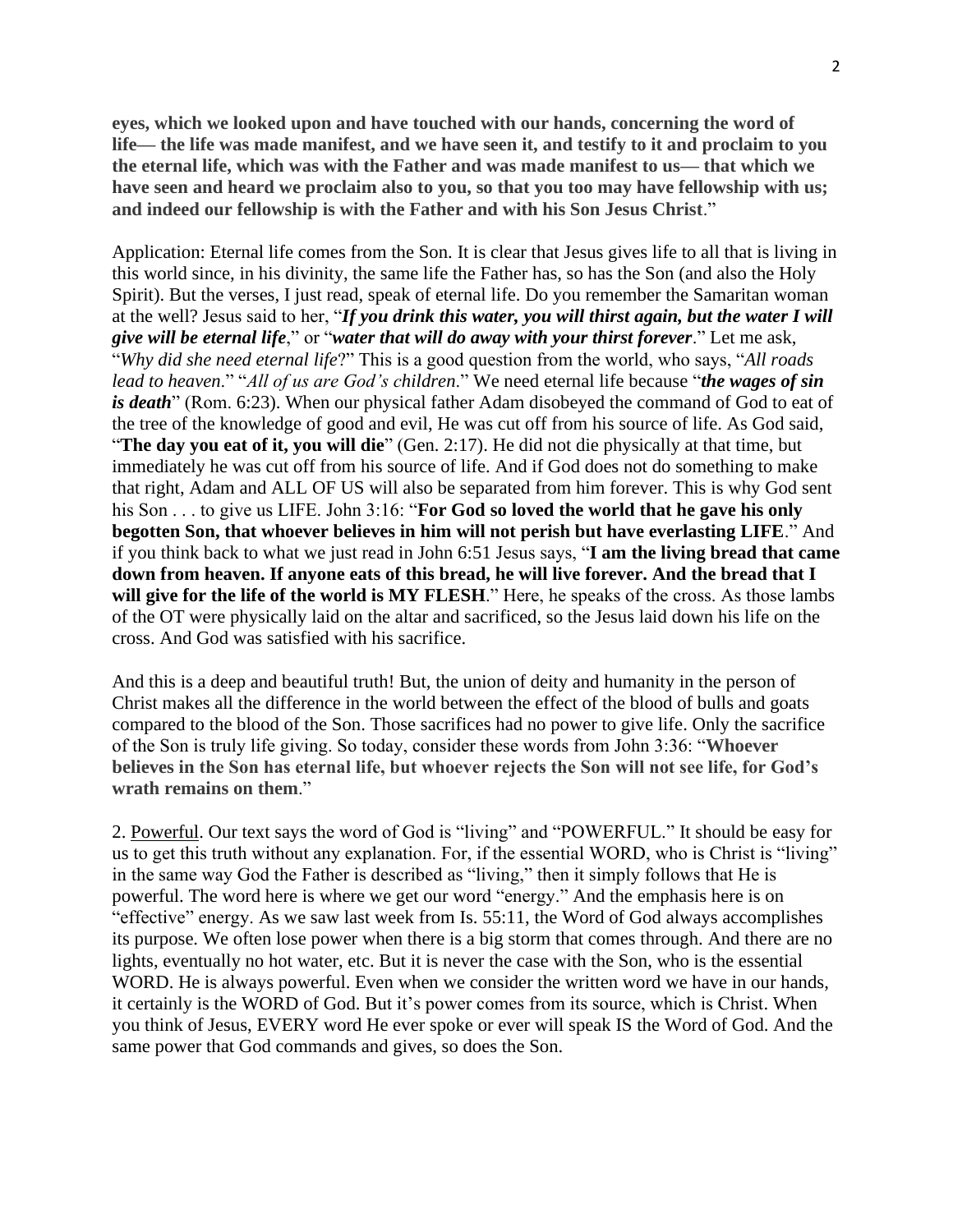The picture here of the power of Christ is said to be "*sharper than a two-edged sword*." I think of Isaiah 49:2, looking forward to God's servant, which says, "**He made my mouth like a sharpened sword** . . ." Or in Rev. 1:16: "**In his right hand he held seven stars, and coming out of his mouth was a sharp, double-edged sword**." Have you ever tried to cut something with a dull knife? It's not very effective. But, with the right knife (which is usually why we pay more for a good knife), cutting is easy. In the same way, the power of Jesus is always powerfully effective. We saw this last week with the written word, which his called the "**sword of the Spirit**" (Eph. 6:17). And this word is said to be on his thigh (Ps. 45:3). But it is always Christ who gives the power. And He has this power in himself. As He has LIFE in Himself, so He has POWER in Himself.

And notice the effect of his power in this verse. "*piercing to the division of soul and of spirit, of joints and of marrow, and discerning the thoughts and intentions of the heart*." Remember our context. After Israel rejected God's Word of promise to enter Canaan, God judged and said, "*This generation will die in the dessert*." And then they realized what they had done and tried to go up on their own power. And what happened? The Amalekites and the Canaanites killed many of them by the sword. (Num. 14). Well, this text teaches us that the Jesus has much more power than merely to pierce the flesh with a two-edged sword. He is speaking of his power over things more important and vital than merely that which is physical. Here, he is speaking of his power over things which cannot be seen. We cannot see "*soul and spirit*," "*joints and marrow*," and the "*thoughts and intentions of the heart*." Yet, He is described as the ONE who can "pierce" and "divide." I believe he is speaking of the power of Christ to deal spiritually with the souls and consciences of men. And this goes all the way to the hidden and secret chambers of the heart! As v. 13 says, "**No creature is hidden from his sight** . . ."

Do you remember the woman at the well? Jesus spoke with this woman he had never met. And he says to her, "*Go, call you husband, and come here*." And she says, "*I have no husband*." And Jesus replies, "*You are right . . . for you have had five husbands, and the one you now have is not your husband*." And she said, "*you are right*" (John 4:1-30). Can you imagine the thoughts of her heart to know that such a ONE could know such things about her?

In John cp. 2, early on in Jesus' ministry, He was in Jerusalem for the Passover and many believed in his name when they saw his miracles. But we read: "**But Jesus on his part did not entrust himself to them, because he knew all people and needed no one to bear witness about man, for he himself knew what was in man**." (2:23-25).

Now, let me give two more examples of those who come face to face with Christ, first in the case of the non-Christian, and second for the Christian. In other words, let's see how non-Christians and Christians respond to the living, cutting piercing, power of Christ before whom ALL THINGS are exposed. And in these two examples notice closely how each reacts. Let's start with the non-Christian. I think of the time when Jesus passed over the Sea of Galilee and came into an area of mostly Gentiles. And there they found a man possessed by demons. He lived in the graveyard and everyone was afraid of him. He was always screaming and cutting himself with stones. He even broke his chains with great strength. And when he saw Jesus, he ran and fell down before him. And Jesus cast the demons out of the man and into a whole herd of pigs who then ran down the hill into the sea and were drowned. And everyone in the nearby city heard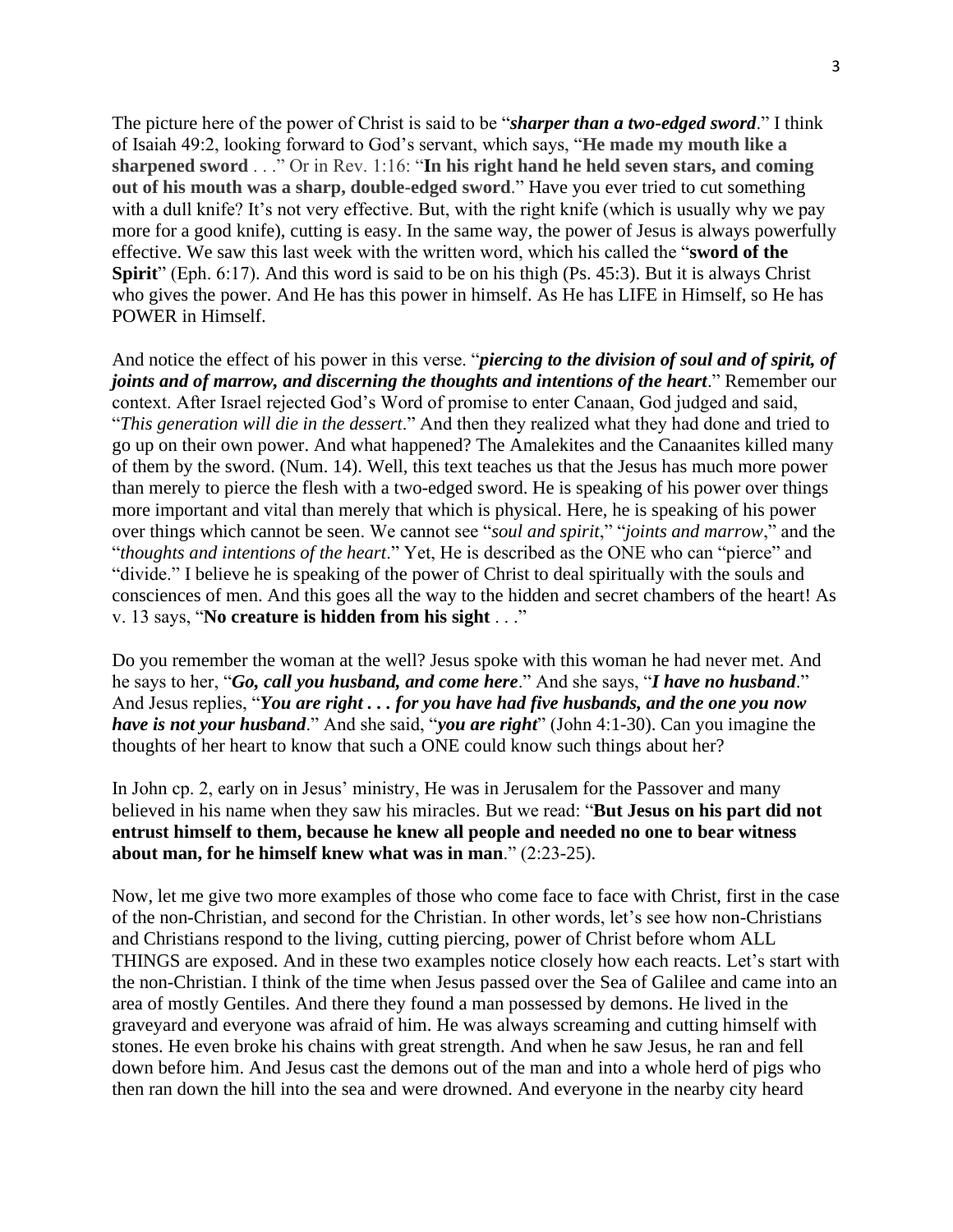about what happened. And what did they say to Jesus . . . "**They begged him to leave their region, and they had great fear**" (Luke 8:26-39). Brothers and sisters, non-Christians do not react positively when they come face to face with Jesus. They run away. They are fearful. In the case of the religious leaders of Jesus day, they felt threatened. They ridiculed and scorned him. Do you remember last week when we talked about the hardening effect of the written Word? Well, this essential power belongs to Christ. And the power of Christ works in two ways, to harden and to draw closer. To the non-Christian: If you find that the more you consider Christ and hear his Word, the more you are angry, the more you move away from him, the more you want Him to leave you alone, please beware! It is a fearful thing to fall into the hands of an angry God. With this in mind, let's consider the Christian, the one that follows Christ.

Do you remember Peter's conversation with our Lord after He had risen from the dead. Peter told Jesus "*I will never leave you*," but when persecution started he ran away and then he denied the Lord 3 times (John 18). And then after his resurrection Peter and some of disciples were fishing. And just before daybreak someone from the shore cried out, "*How many you caught*?" And they said, "*None*." And he said, "*How about throwing the net on the right side of the boat, and you will find some*." So they did. And what happened? They couldn't bring the net out of the water because there so many fish. And immediately, John knew what was going on. He said, "*It is the Lord*!" And what did Peter do? He jumped into the sea and started swimming for the land. And they all had bread and cooked fish prepared by Jesus.

And then Jesus asked Peter, "*Do you love me*?" He asks him 3 times and on the 3<sup>rd</sup> time after saying "*Yes*," he finally says, "*You know everything. You know that I love you*." Peter's heart was laid bare before Christ. And because his heart was known by the Lord, Peter does not take the boat away or avoid the Lord Jesus, but instead He swims with all his might to get near him, and even allow the Lord to correct him and instruct him. For those of you who belong to Christ, you know what this is like! When you look at your life and all your sin and all your shame, and yet all you can do is still run to Christ, who knows you. This is his great power over you by the Spirit, the ONE through Whom, when you don't even know what to pray, you cry out with yearnings and with the words "Abba Father."

3. Judging. I get this from v. 13: "**And no creature is hidden from his sight, but all are naked and exposed to the eyes of him to whom we must give account**." Of course we will give an account to God for everything. But, if I am right in my understanding of the word "logos" in both 12 and 13 as being the "essential" Word, the primary point of the author is that Christ is our judge. (And even if I am wrong in this understanding, this is still the case taught in other places.) Because Christ knows ALL, and everyone and everything is laid bare before Him, He always makes right judgments.

As we've seen already, his mouth is like a sharpened sword. And in the Book of Revelation, we also read again that **"out of his mouth was a sharp, double-edged sword**." In Is. 11:4, "**He shall strike the earth with the rod of his mouth, and with the breath of his lips he shall kill the wicked** . . ." Now, as I consider this truth, there are MANY things I could say. But I think of the judgments of Christ NOW, and of the final judgment to come. I'll come back to those in a second. But let me say that for the Christian, there are and will be judgments of Christ upon us. But, ultimate judgment, which is eternal judgment has taken place already on the cross. Though